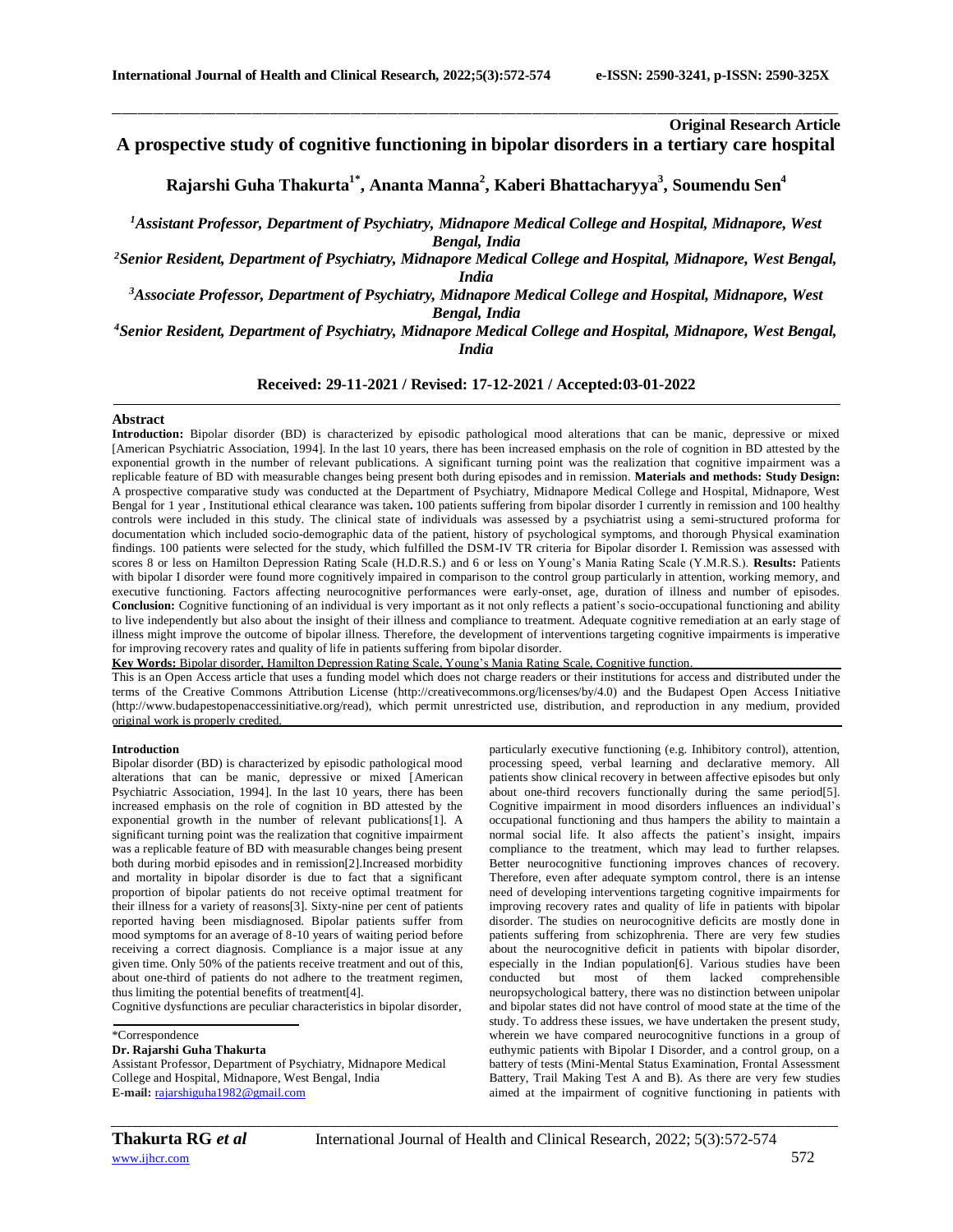bipolar disorder in the Indian population particularly in rural areas we undertook this study. The study was done after obtaining the Institutional ethical clearance.

**Materials and methods**

### **Study Design**

A prospective comparative study.

### **Study location**

Department of Psychiatry, Midnapore Medical College and Hospital, Midnapore, West Bengal.

### **Study duration**

1 year

100 patients suffering from bipolar disorder I currently in remission and 100 healthy controls were included in this study.

#### **Clinical Assessment**

Clinical state of individuals was assessed by a psychiatrist using a semi-structured proforma for documenting which included sociodemographic data of the patient, history of psychological symptoms, and thorough Physical examination findings. 100 patients were selected for the study, which fulfilled the DSM-IV TR criteria for Bipolar disorder I. Remission was assessed with scores 8 or less on Hamilton Depression Rating Scale (H.D.R.S.) and 6 or less on Young's Mania Rating Scale (Y.M.R.S.).

### **Inclusion criteria**

Age 17-65 years, literate, euthymic at the time of the interview, fulfilling DSM IV-TR criteria of bipolar I disorder, gave formal consent.

### **Exclusion criteria**

Patients with coexisting other Psychiatric or neurological illnesses were excluded from the study.

Neurocognitive Battery (Mini-Mental Status Examination (M.M.S.E.), Frontal Assessment Battery (F.A.B.), Trail Making Test) were administered to bipolar I euthymic patients and were compared with 100 healthy controls.

### **Neuropsychological Measures**

Following Neurocognitive Battery scales were used to find out the neurocognitive profile of the patient. The task was given in the same order as the whole sample.

\_\_\_\_\_\_\_\_\_\_\_\_\_\_\_\_\_\_\_\_\_\_\_\_\_\_\_\_\_\_\_\_\_\_\_\_\_\_\_\_\_\_\_\_\_\_\_\_\_\_\_\_\_\_\_\_\_\_\_\_\_\_\_\_\_\_\_\_\_\_\_\_\_\_\_\_\_\_\_\_\_\_\_\_\_\_\_\_\_\_\_\_\_\_\_\_\_\_\_\_\_\_\_\_\_\_\_\_\_\_\_\_\_\_\_\_\_\_\_\_\_\_\_\_\_\_\_\_\_\_\_\_\_\_\_\_\_\_\_\_ **a) Mini-Mental Status Examination (M.M.S.E.):** To assess overall neurocognitive function and the severity of cognitive impairment at a given point in time and to follow the course of cognitive changes in an individual over time, thus making it an effective way to document an individual's response to treatment.

**b) Frontal Assessment Battery:** This is a bedside battery to assess the prevalence and severity of a dysexecutive syndrome affecting both cognition and motor behaviour. It consists of six subsets (score  $0$  to 3) each exploring functions related to the frontal lobes which include conceptualization and abstract reasoning, mental flexibility, motor programming and executive control of action, resistance to interference, self-regulation, inhibitory control and environmental autonomy To assess the prevalence and severity of a dysexecutive syndrome affecting both cognition and motor behaviour

**c) Trail Making Test:** To assess visual conceptualization and visuomotor tracking (involves motor speed and attention function). It consists of two parts: Trial making A and Trial making B. Trial Making A- The subject was requested to draw lines to connect 50 consequently numbered circles which are randomly distributed. Time of completion noted in seconds. Trail Making B- The subject was requested to draw lines to connect 50 consequently numbered and lettered circles by alternating between two sequences

### **Statistical Analysis**

Data analysis was done with the help of SPSS Version 20. The tests used were the chi-square test, ANOVA, and correlation was analysed using Pearson's correlation coefficient. Two-tailed 'p-value was obtained for all statistical analyses and a score of  $p \leq 0.05$  was considered statistically significant.

#### **Results**

Groups were compared in relation to age, gender, marital status, education and occupation.

### **Mini-Mental State Examination (MMSE)**

The mean MMSE score of euthymic Bipolar disorder I patients was 27.88  $\pm$  2.455 as compared to 29.14  $\pm$  0.756 in the control group (Table 1). We observed that 6% (n=3) of the euthymic Bipolar disorder I patients had neurocognitive deficits on MMSE as compared to 0% (n=0) controls and this difference was statistically significant  $(P=0.001)$ .

| Table 1: Mini-Mental State Exam |                |         |  |  |
|---------------------------------|----------------|---------|--|--|
| <b>MMSE</b>                     | <b>Bipolar</b> | Control |  |  |
| Mean                            | 27.50          | 29.10   |  |  |
|                                 |                |         |  |  |

Range 22-30 28-30

### **Trail Making Test (T.M.T.)**

TMT A- The mean time for completion of TMT-A for euthymic Bipolar disorder I patients was 70.68  $\pm$  31.637 seconds as compared to 39.48  $\pm$ 7.657 seconds in the control group. (Table 2). 32% (n=16) of euthymic Bipolar disorder I patients was found to be having neurocognitive deficit on TMT-A as compared to none of the control.

| Table 2: TMT A |                           |           |  |  |
|----------------|---------------------------|-----------|--|--|
|                | <b>Bipolar</b><br>Control |           |  |  |
| Mean           | 70.58                     | 39.48     |  |  |
| SD             | 31.64                     | 7.66      |  |  |
| Range          | $25 - 151$                | $25 - 50$ |  |  |

TMT B- The mean time for completion of TMT-B in euthymic Bipolar disorder I was  $185.30 \pm 78.239$  seconds as compared to  $88.84 \pm 8.321$ seconds in the control group. (Table 3)

| <b>Table 3: TMT B</b> |                |         |  |  |
|-----------------------|----------------|---------|--|--|
| TMT-B                 | <b>Bipolar</b> | Control |  |  |
| Mean                  | 185.20         | 88.56   |  |  |
| SD                    | 78.24          | 8.32    |  |  |
| Range                 | 90-134         | 80-110  |  |  |

### **Frontal Assessment Battery (F.A.B.)**

The mean score on FAB of the euthymic Bipolar disorder I group was  $13 \pm 2.89$  as compared to  $16.20 \pm 1.25$  for the control group (Table 4). We found that 40% of euthymic Bipolar disorder I patients in our study had a neurocognitive deficit on FAB as compared to 0% of the control group.

| <b>Table 4: FAB</b> |         |       |  |  |
|---------------------|---------|-------|--|--|
| <b>FAB</b> test     | Control |       |  |  |
| Mean                | 13.00   | 16.20 |  |  |